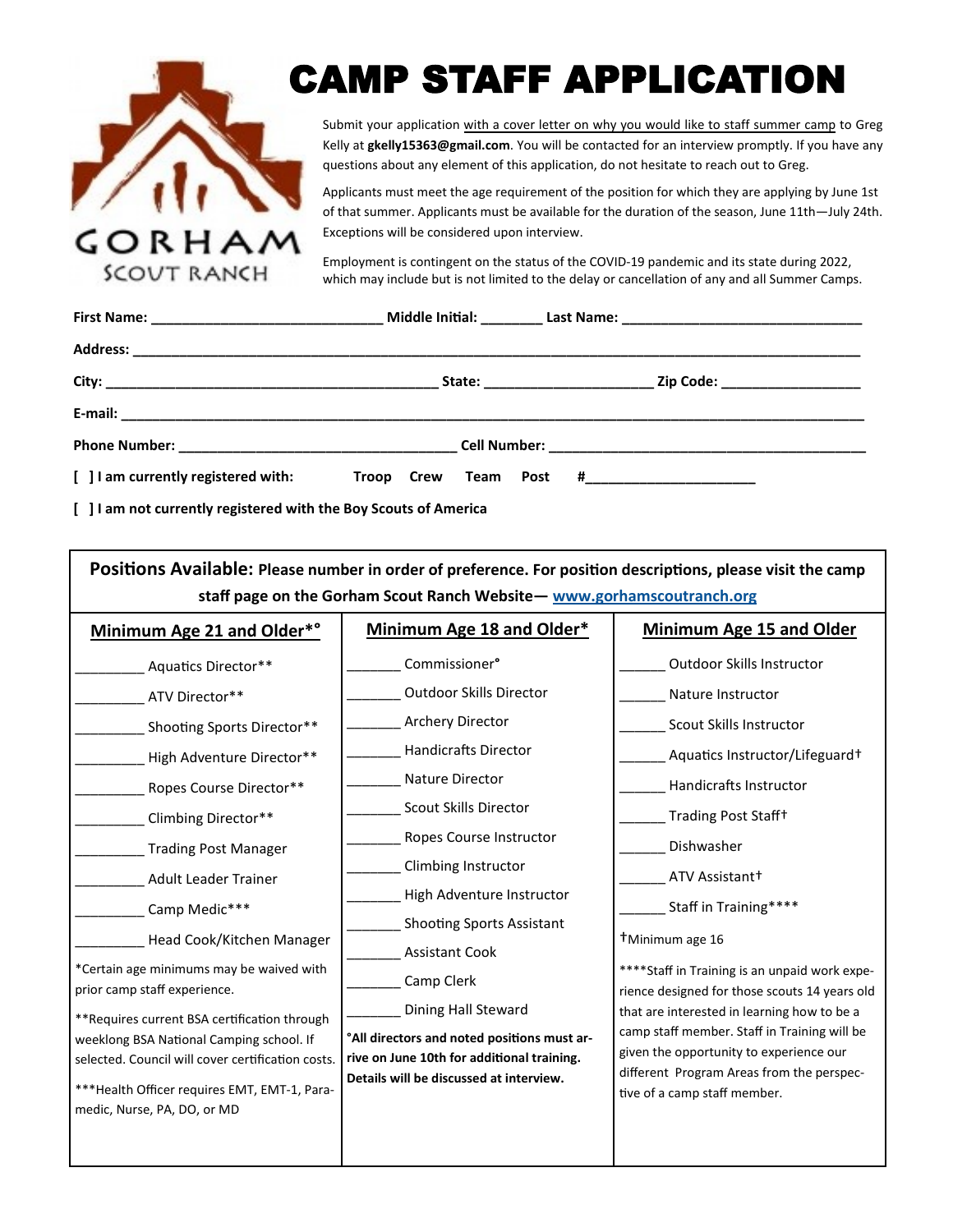#### CAMP STAFF APPLICATION

| <b>Specific Skills</b> — Please mark as follows:                                                                     | <b>X</b> Some Knowledge      | <b>XX</b> Proficient | <b>XXX</b> Can Lead or Teach |
|----------------------------------------------------------------------------------------------------------------------|------------------------------|----------------------|------------------------------|
| <b>Aquatics Skills</b>                                                                                               | Emergency                    | Lifesaving           | Rifle / Black Powder         |
| Archery                                                                                                              | <b>Environmental Science</b> | Mammals              | <b>Rock Climbing</b>         |
| Arts and Crafts                                                                                                      | First Aid                    | Nature               | Science                      |
| Basketry                                                                                                             | Fish/Wildlife                | Orienteering         | Shotgun                      |
| Campfire Programs                                                                                                    | Geology                      | Photography          | Soil & Water                 |
| <b>Camping Skills</b>                                                                                                | <b>Group Games</b>           | Pioneering           | _Story Telling               |
| Climbing                                                                                                             | <b>Group Singing</b>         | Religious Services   | Swimming                     |
| <b>CPR</b> Instruction                                                                                               | Horseback Riding             | Reptiles             | Wilderness Survival          |
| <b>Past Summer Camp Staff Experience</b>                                                                             |                              |                      |                              |
| How many summers have you spent at Gorham as a Camper? _____________________ Summers as a Staff Member? ____________ |                              |                      |                              |
| Year_<br>Camp:                                                                                                       |                              | Position:            |                              |
| Year: $_{-}$                                                                                                         |                              | Position:            |                              |

#### Letter of Interest

As part of a staff values initiative, we ask all applicants to include a letter of interest with your application. This letter should include why you are interested in staffing a summer camp, and anything further you would like camp leadership to know about yourself. The letter will be discussed in your interview. If you have any questions about the letter, please reach out to the Camp Director, Greg Kelly (gkelly15363@gmail.com)

#### More Information:

For more information on staffing and camp, check out our staff manual, position descriptions, schedule of a typical week at camp, and other documents online at www.gorhamscoutranch.org. You can also look on our Instagram (**@gorhamscoutranch**) for camp facilities and opportunities.

We welcome all applicants, including those without scouting experience. For more information on the Scouting program, visit our national page (scouting.org/programs/scouts-bsa/) to learn about the values-based and character-building program.

### Disclosure Authorization and Release:

1. I confirm that the information given on this application is correct and understand that providing false information may result in revocation of membership in the Boy Scout of America.

2. I know of no limitation that would limit full camp participation, and if employed I will provide an up-to-date physician evaluation form prior to reporting.

3. I am/will be a registered member of the Boy Scouts of America and will complete its Youth Protection Training.

4. If selected, the Great Southwest Council, Boy Scouts of America, can expect my loyalty to management, my adherence to its Code of Conduct, national, local and camp policies and programs and my full cooperation with other members of the staff.

5. I request that full cooperation and disclosure be made by any person, entity or agency contracted by the Great Southwest Council. I agree to hold harmless any organization or person providing information to the Great Southwest Council and hereby authorize the release and disclosure of any and all information concerning me/my child, whether or not made confidential by state law. The Great Southwest Council is authorized to request information from schools, former employers, medical providers and law enforcement authorities. I understand that my medical records and other medical information are protected under HIPPA/PHI regulations. The parents signature grants the Great Southwest Council the right to inspect juvenile records.

6. All information obtained will be used by the Great Southwest Council and will not be disclose for any purpose not related to employment.

7. I agree to participate in any drug testing process that may be adopted, and to support the BSA's policy of a drug and alcohol free camp.

| <b>Applicants Signature:</b> | Date |  |
|------------------------------|------|--|
| . .                          |      |  |

| (If under 18) Parent/Guardian Signature: | Date |
|------------------------------------------|------|

**AN EQUAL OPPORTUNITY EMPLOYER. Tobacco and Substance Free Employer.**